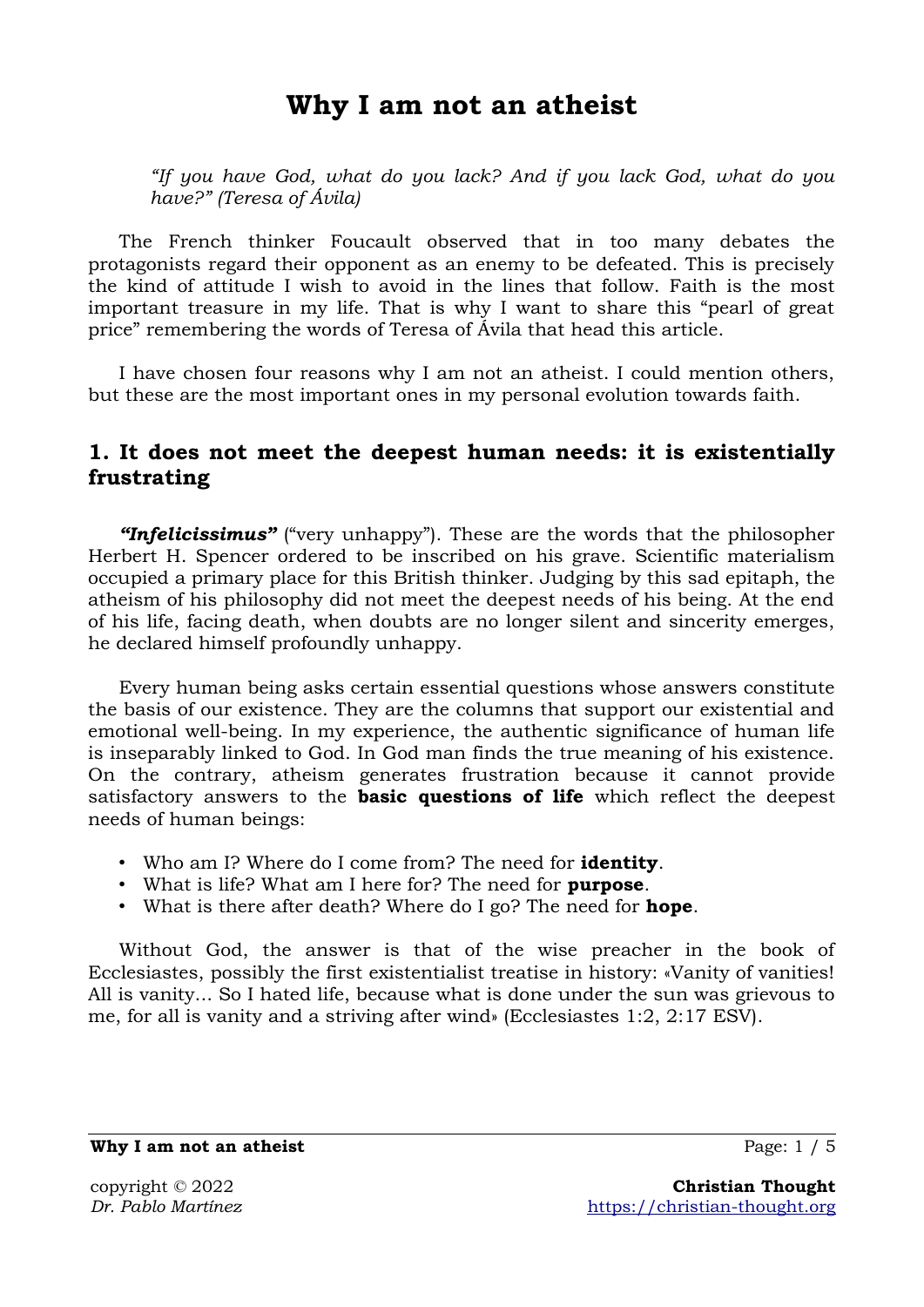When you honestly contemplate life and death outside of God, frustration -a feeling of emptiness and absurdity- is the most likely conclusion. The meaning of life becomes nonsense because atheism is a discourse without hope. Nor can it provide solid answers about our identity and purpose. This is how the French thinker Edgar Morin recognizes it: "We feel perplexed and disoriented since we know that we are just a small spinning top that travels round a ball of fire in space".

I have always wondered to whom an atheist gives thanks when contemplating a beautiful landscape, a wonder of nature or the order of the cosmos. Is there any satisfaction or joy in exclaiming "Thank you, chance, how well have you done it"? I am impressed by the words that E. Hemingway put in the mouth of one of his characters in an atheist paraphrase of the Lord's Prayer: *"Our Nothing in the Nowhere, Nothing is your name. Your Nothing come"*. In the light of so much emptiness, the tragic end of the great American writer is not surprising. If we come from nothing and go to nothing, life is also full of nothing.

**The lack of hope is indeed the main deficit of atheism.** A world without God is a world without hope, a desert that sooner or later leads to **pessimism** and **scepticism**. Are these not the hallmarks of contemporary Europe? The philosophy of life of our postmodern society is a faithful mirror of its profound scepticism: "it is not worth thinking about the future because I don't know what this future holds".

**The absence of hope is an existential toxic that ends up poisoning all areas of life.** When you look at life face to face without masks, atheism leads to despair. This has been the experience of illustrious atheists such as Jean-Paul Sartre when in his book "Nausea" he affirmed in a fit of sincerity: "Nausea will never leave me, I myself am nausea". On another occasion he said: "The path of atheism is long and painful".

Another significant example is the attitude towards death. **A life without God leads to a death without hope, a life full of faith leads to a death full of hope.** As a psychiatrist I have been a privileged witness of the great difference in the way believers and non-believers face death. The believers approach it with serenity and peace; those who have no faith use to face the end with much more uneasiness sometimes dressed in irony or cynicism.

In my experience, the eyes of faith lift my vision to look higher and further, where I find the *God of all hope*. It is my inner conviction that atheism can never take me to these heights because it cannot provide a «firm and secure hope» (Hebrews 6:19 NIV).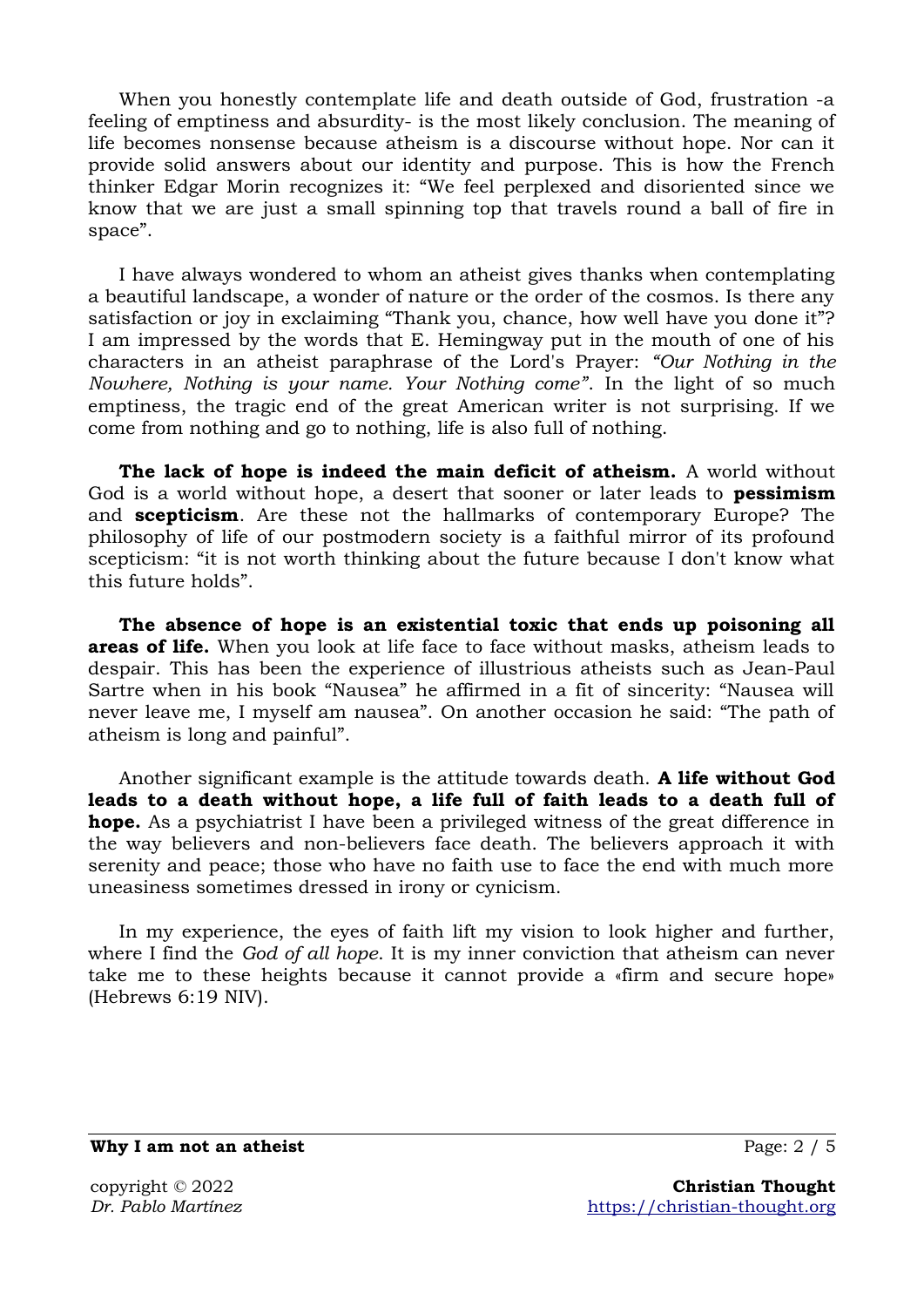## **2. Believing in the materialistic origin of the universe requires a lot of faith**

Sir Fred Hoyle, renowned cosmologist and non-believing physicist stated: *"The possibility that the universe was formed by chance alone is equivalent to a hurricane entering a scrap heap and at its passing leaving a fully formed aeroplane"*.

The faith of the atheist, frankly, requires an effort of credulity much greater than Christian faith. It is hard to believe that *"evolutionary mechanisms have made us human after millions of years of mutations, errors, successes and selection"* (Erwin Neher, Nobel Prize in Medicine). Isn't this faith in chance and absolute trust in evolutionary mechanisms far greater than faith in a Creator God? Voltaire, a convinced atheist, sincerely stated: "The Universe troubles me, and I cannot conceive that this watch exists without its watchmaker".

No one would think that a spacecraft is capable of rising into the air, orbiting the earth and landing at the right place and time without the careful work of numerous engineers and experts who have planned everything in advance to the minimal detail. We accept this as normal, but then we believe that the multitude of stars that gravitate in the cosmos with rigorous precision are governed by the law of chance and necessity, and that this perfection has been reached by "mutations, errors and spontaneous selection". It takes much more credulity –I am reluctant to call it faith– to believe that the universe came from nothing and is sustained by laws born of chance than to believe in a Creator God. In other words, I am not an atheist because for me it is much more logical to believe that life came from a wise living person –God- rather than from a blind impersonal force.

For this reason, I make mine the words of Robert Morey<sup>[1](#page-2-1)</sup> when he refers to *"the seven leaps atheists have to explain: How...*

*Everything ultimately came from Nothing Order came from Chaos Harmony came from Discord Life came from Non-Life Reason came from Irrationality Personality came from Non-Personality Morality came from Amorality".*

**Why I am not an atheist Page: 3 / 5** 

<span id="page-2-0"></span>

<span id="page-2-1"></span>[<sup>1</sup>](#page-2-0) Robert Morey, *The New Atheism and the Erosion of Freedom*, quoted in *Jesus among secular Gods*, R. Zacharias and Vince Vitale, Faith Words, New York, 2017, p. 5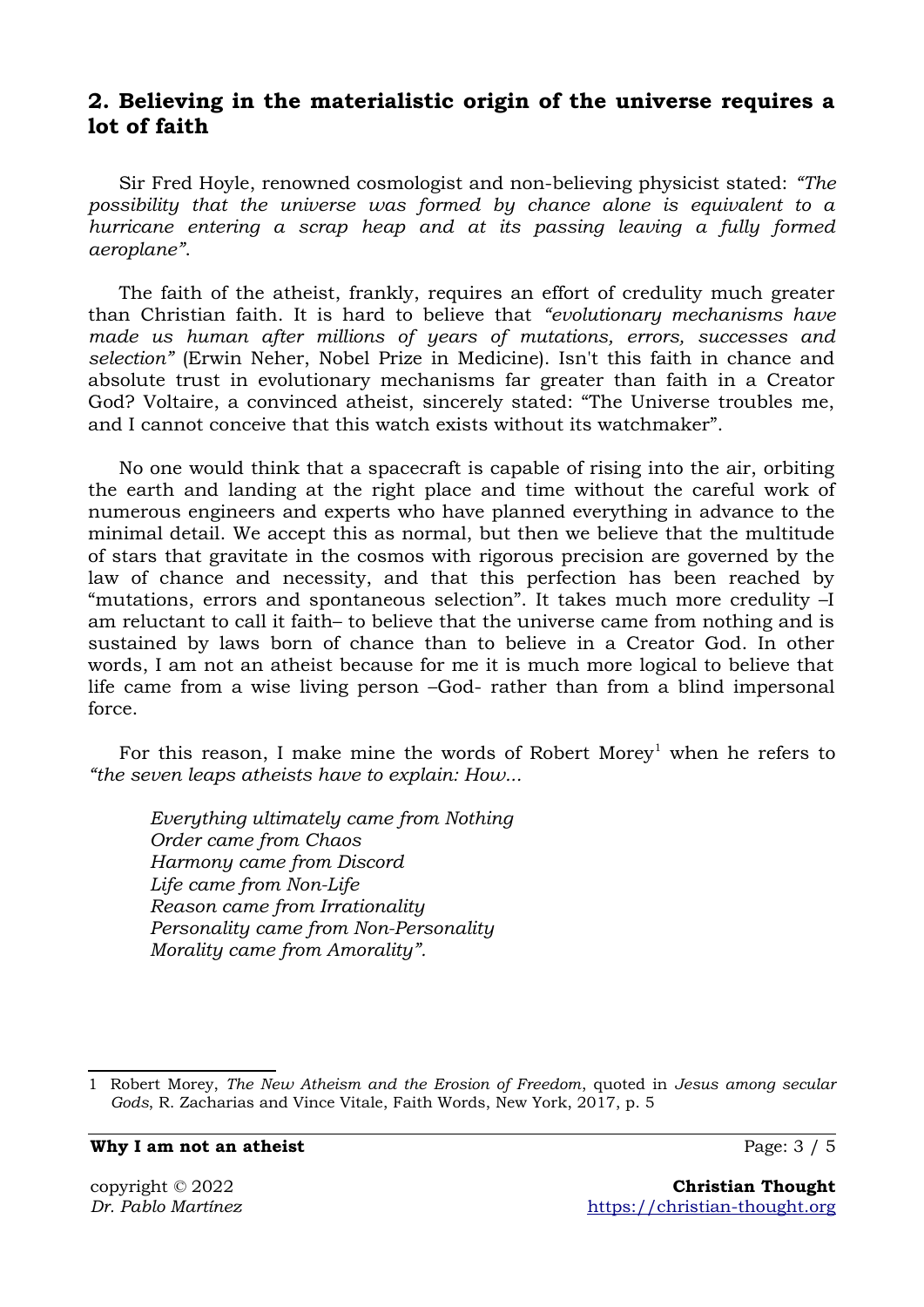#### **3. Man can kill God, but he cannot quench his thirst for God**

*"I don't believe in God, but I miss him."*

With this striking statement Julian Barnes, English novelist, begins his autobiography "Nothing to be frightened of". The experience of this writer reflects that of millions of people, just as the psalmist expressed in another famous quote: «As the deer pants for streams of water... My soul thirsts for God, for the living God» (Psalm 42:1-2 NIV).

Man can proclaim the death of God as Nietzsche did, but he cannot quench his thirst for God, which is distorted or repressed. "New faiths" with their **secular gods** emerge and people kneel before them. The churches are emptied, but secular temples are built where these new gods are worshipped with the fervour and devotion appropriate to a religion. They are the contemporary forms of a spirituality without God.

Many people today are fascinated by the occult, superstition, horoscopes, astrology, tarot, ecstatic experiences. These are the **mystery gods** that they worship without questioning anything while they question everything about the living God. Theirs is **a blind faith** in the most literal sense because they believe in a world of darkness. The move from atheism to mystery religions is a growing phenomenon in our post-Christian society.

It is quite significant that France, a country that boasts of its secularism, has more occult professionals (mediums and similar) than registered doctors. Sadly, Chesterton's observation becomes true: "When a person stops believing in God, it isn't that they believe in nothing but that they believe in anything"!

<span id="page-3-0"></span>All this leads us to conclude that atheism is actually a form of religion. With the great difference that, instead of "reconnecting"<sup>[2](#page-3-1)</sup> you with God, atheism "reconnects" you with the material world: "We are a piece of land... the truth is in the reality that surrounds you" affirms the renowned atheist Yuval Noah Harari.

### **4. I am not an atheist because the personal God of the Bible has captivated me**

"I don't believe God exists, but if he exists he has no pardon from God" said a well-known Spanish actor. What sort of God did he know to reach this bitter conclusion? It saddens me to see how many people reject God without really knowing anything about Him. **God is the great unknown.**

**Why I am not an atheist** Page: 4 / 5

<span id="page-3-1"></span>[<sup>2</sup>](#page-3-0) The word *religion* comes from *religare*, reconnect or link with something or someone.